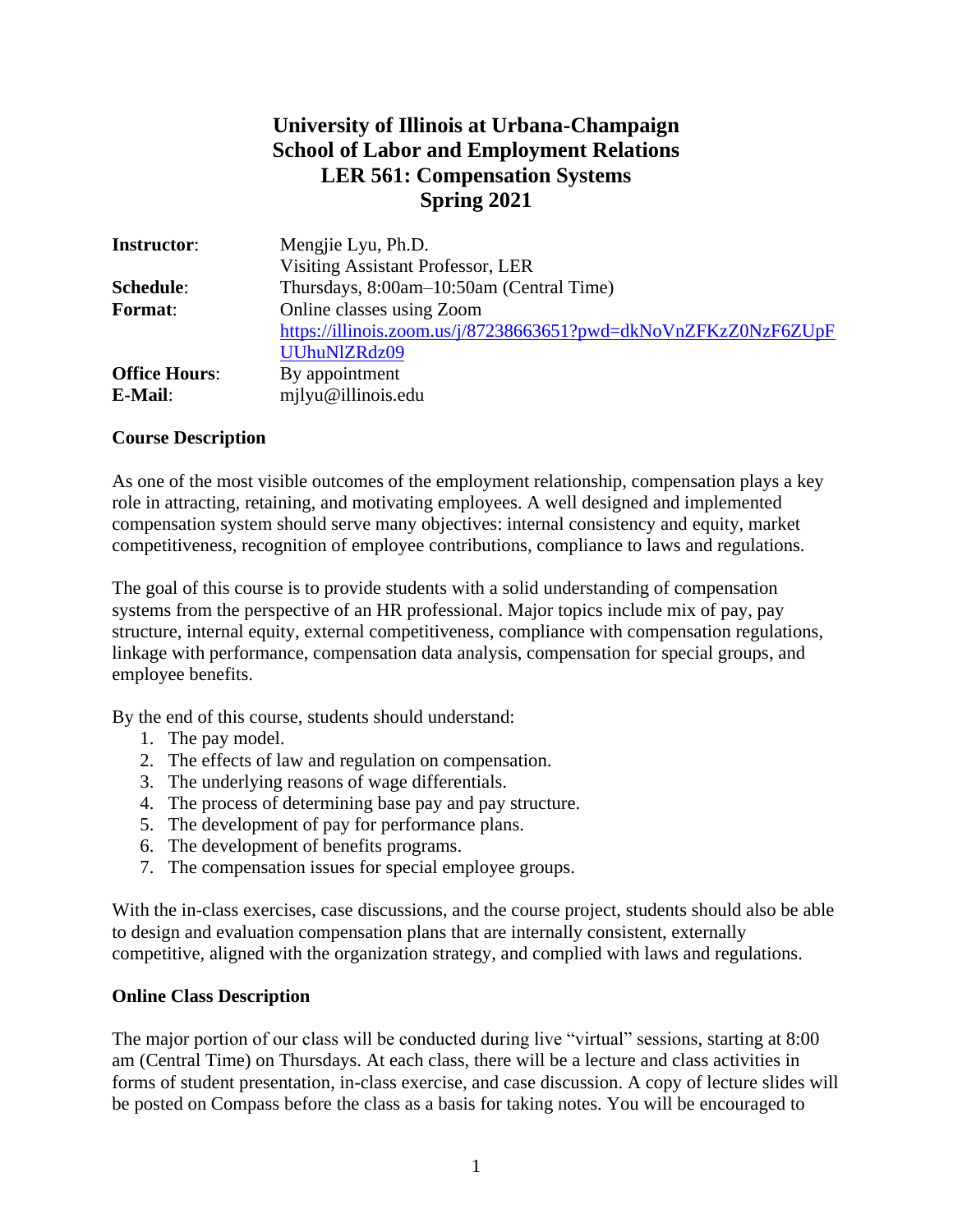activate both your audio and video during these sessions, so it is important that you have these technical capabilities before the first class.

We will be using Zoom for the virtual portion of our weekly class meetings. The meeting links will be also posted on the course website [\(https://compass2g.illinois.edu\)](https://compass2g.illinois.edu/). Refer to the Zoom guide [\(https://answers.uillinois.edu/illinois/page.php?id=99188\)](https://answers.uillinois.edu/illinois/page.php?id=99188) if you need assistance or have questions on Zoom. If you anticipate having any connectivity issues (access to internet, etc.), please contact me and I will work with you to make sure you can access the key course contents.

#### **Required Textbook and Readings**

- Martocchio, J. J. *Strategic Compensation: A Human Resource Management Approach*  (9<sup>th</sup> or 10<sup>th</sup> edition). Upper Saddle River, NJ: Prentice Hall.
- Case readings are available for purchase on the Harvard Business Publishing website.
- Supplemental readings, in-class exercise material, lecture notes, and useful resources will be posted on Compass 2g. Please check regularly for updates.

#### **Course Evaluation and Grading Scale**

| Midterm Exam                                    | 30%  |
|-------------------------------------------------|------|
| Group Project Report and Presentation           | 30%  |
| In-class Exercises and Discussions              | 15%  |
| <b>Weekly Review Questions</b>                  | 10%  |
| Individual Presentation on a Compensation Issue | 10%  |
| <b>Class Participation</b>                      | 5%   |
| <b>Total</b>                                    | 100% |

## **Calculation of Course Grades**

| Grade          | <b>Points</b> |
|----------------|---------------|
| $\mathsf{A}$   | 96-100%       |
| $A -$          | 92-95.9%      |
| $B+$           | 88-91.9%      |
| B              | 84-87.9%      |
| $B-$           | 80-83.9%      |
| $C_{\pm}$      | 77-79.9%      |
| $\overline{C}$ | 73-76.9%      |
| $C-$           | 70-72.9%      |
| $D+$           | 67-69.9%      |
| Ð              | 63-66.9%      |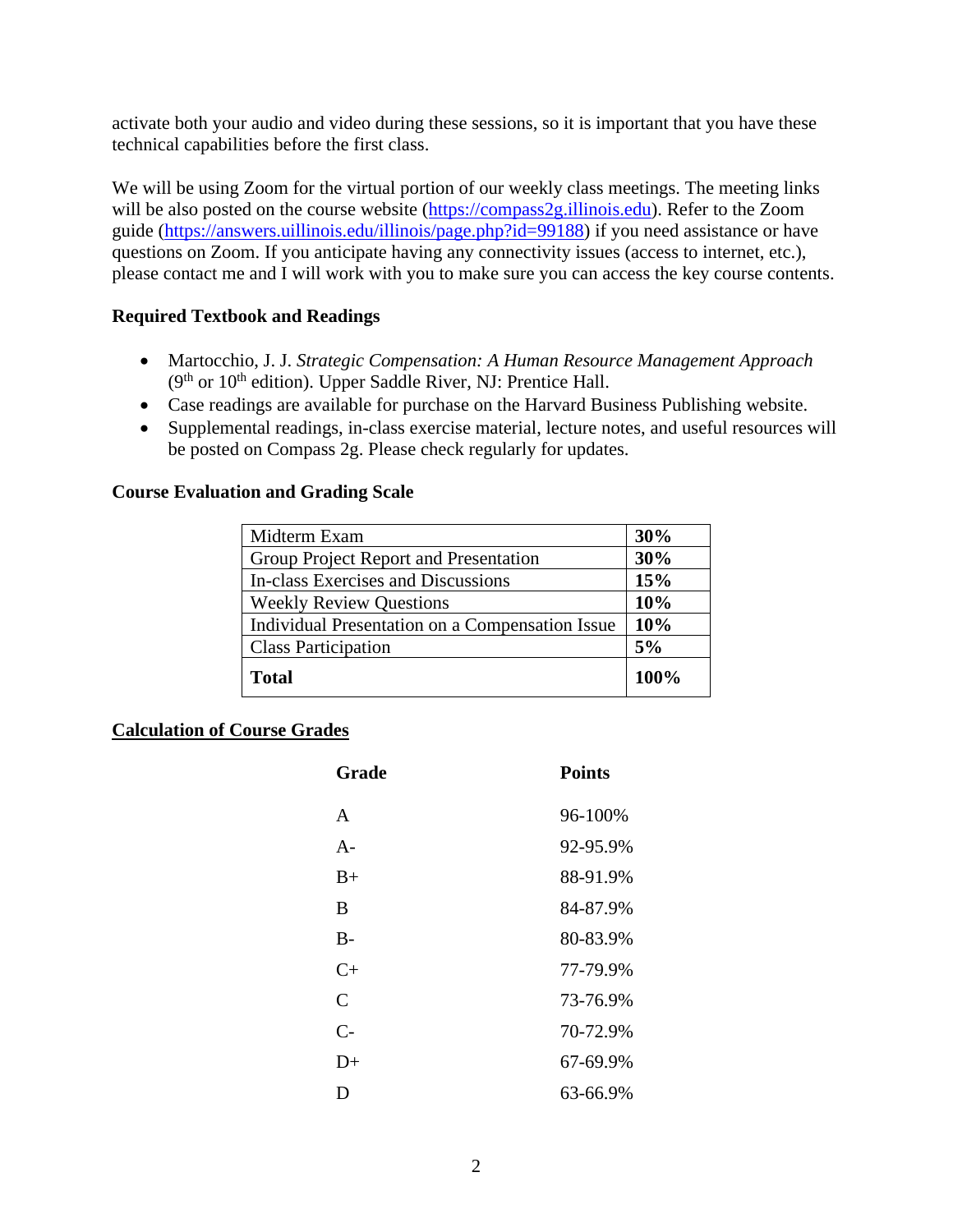| $\mathbf{D}$ | 60-62.9%   |
|--------------|------------|
| $\mathbf F$  | ${}< 60\%$ |

## **Midterm Exam (30%)**

A midterm exam will take place on March 18 (Week 8) during the class-time and it will be administered on the course Compass page. The major purpose of the exam is to ensure your mastery of important concepts, principles, and theories in this course. The exam questions will cover assigned reading, lectures, and in-class exercises and discussions.

## **Compensation Group Project:** *Building A Strategic Compensation System* **(30%)**

An experiential project is designed to provide you with an opportunity to integrate and apply knowledge that you will learn in this course. Teams of 3 or 4 class members will be established to complete this project. Each team will serve as compensation experts who have been hired by a company of your choice to develop an integrated compensation plan for one of its departments/teams from beginning to end. A group written report (20%) and a group presentation (10%) will be the major outcomes of the project. The report is due by 5pm on 5/6. The presentation is scheduled in Week 14 (4/29). A detailed instruction including the specific requirements, report structure, and grading rubric will be provided in class.

The group project requires continuous commitment of every group member. Each part of the project builds uniquely on your answers to prior parts of the project. In-class group project working time will be provided when possible. The grade for the group project will be a group grade, but peer evaluation will be used so that each group member does not necessarily receive the same grade.

## **In-Class Exercises and Discussions (15%)**

In each class, there will be an in-class exercise and/or a case discussion. Groups of 2 or 3 class members will be established to work together in each activity. You will submit the responses through Compass and may make a presentation to the class.

## **Weekly Review Questions (10%)**

Several questions on the assigned readings will be posted as a short quiz every week on the course Compass page. The quizzes are due at the start of the class.

## **Individual Presentation of a Compensation Issue (10%)**

Starting from Week 3, each week 1 or 2 students will give an individual presentation that covers a compensation issue. The issue could come from a particular news story or research article you read about compensation. You can also share your findings based on your own experiences and observations. You will briefly present the news/research (no more than 5 minutes) and then lead class discussion based on two questions.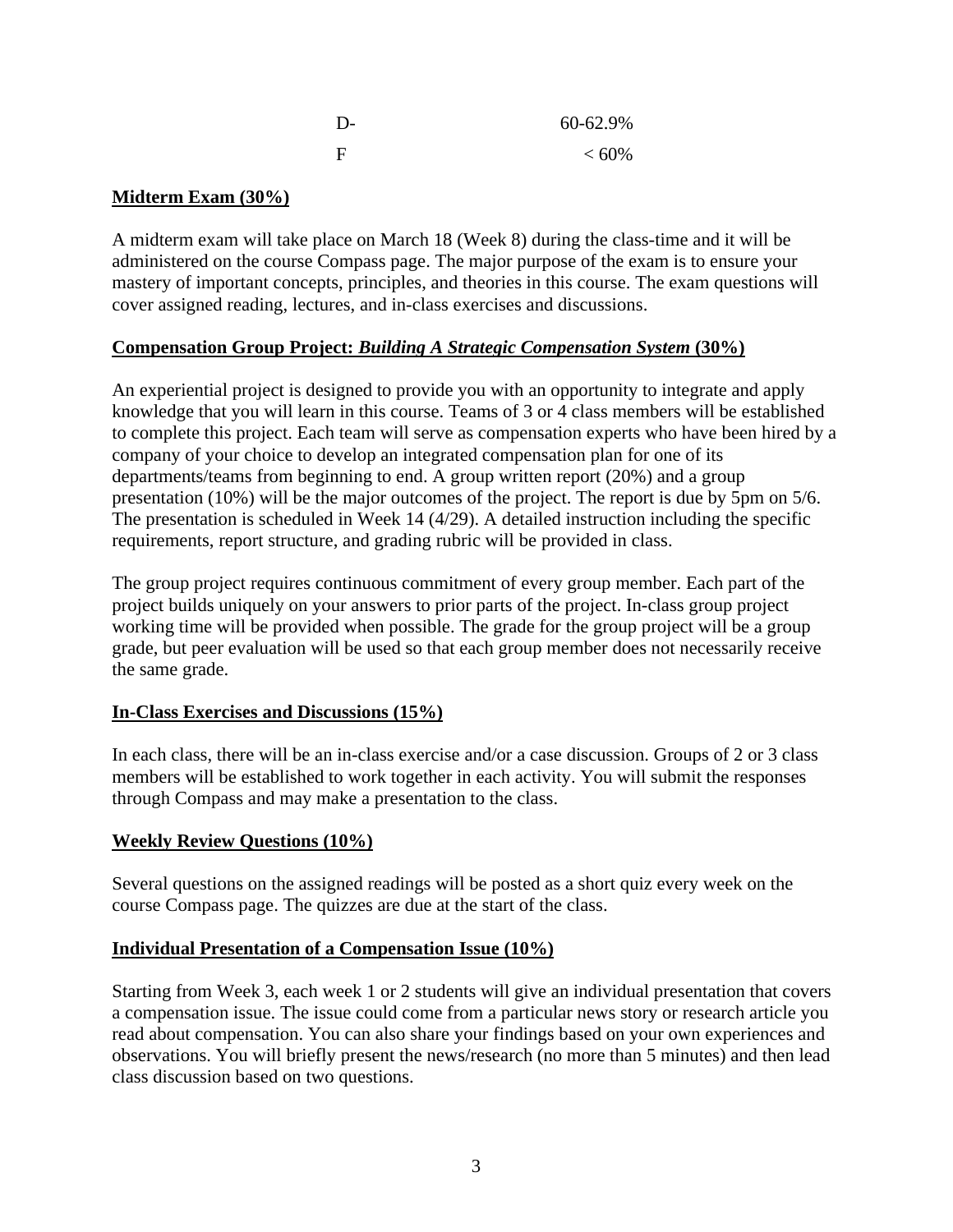We will have a discussion board on the course Compass page as a supplemental communication method to collect news/research summaries, comments, and questions. Please post a short summary of the news/research and the links of the news/research articles on the discussion board by 12pm on the Tuesday of your assigned week. Grades will be given based on the summary posted (2%), the presentation (6%), and the class discussion lead after the presentation (2%).

# **Class Participation (5%)**

You are expected to be actively participating in all class discussion and group activities. 5% of the total points will be awarded for your regular attendance and general class participation including answering and asking questions in class, facilitating the group activities, speaking as the representative of the discussion group, and posting your comments on the discussion board. Zoom poll questions will also be given to check and record your attendance.

|                  | <b>Topics and Class Activity</b>                                  | <b>Text</b>          |
|------------------|-------------------------------------------------------------------|----------------------|
|                  | (Supplemental readings will be posted on Compass)                 |                      |
|                  |                                                                   |                      |
| Week 1           | <b>Course Overview, Introduction to Strategic Compensation</b>    | <b>Chapter 1</b>     |
| (1/28)           | <b>Class Activity:</b> Compensation Decisions in a Difficult Time |                      |
| Week 2           | <b>Theory and Contextual Influences on Compensation</b>           | <b>Chapter 2</b>     |
| (2/4)            | <b>Practice</b>                                                   |                      |
|                  |                                                                   |                      |
|                  | <b>Class Activity:</b> Impact of Employment Legislation on        |                      |
|                  | Compensation                                                      |                      |
| Week 3           | <b>Internal Consistency and Job Analysis</b>                      | <b>Chapter 6</b>     |
| (2/11)           |                                                                   | (Internal            |
|                  | Case: Case, J. (2001). When Salaries Aren't Secret. Harvard       | Consistency,         |
|                  | Business Review. https://hbr.org/2001/05/when-salaries-arent-     | <b>Job Analysis)</b> |
|                  | secret                                                            |                      |
|                  | <b>Class Activity: Job Analysis</b>                               |                      |
| Week 4           | <b>Internal Consistency and Job evaluation</b>                    | <b>Chapter 6</b>     |
| (2/18)           |                                                                   | (Job Evaluation      |
|                  | <b>Class Activity: Job Evaluation</b>                             | and                  |
|                  |                                                                   | <b>Techniques)</b>   |
| Week 5<br>(2/25) | <b>Pay Policies and Compensation Survey</b>                       | <b>Chapter 7</b>     |
|                  | Case: The \$70K CEO at Gravity Payments. Harvard Business         |                      |
|                  | School Case #9-816-010                                            |                      |
|                  | <b>Class Activity: Explore Market Compensation Survey Data</b>    |                      |
| Week 6           | <b>From Compensation Survey to Pay structure</b>                  | <b>Chapter 8</b>     |
| (3/4)            |                                                                   | (Constructing a      |
|                  | Class Activity: Build a Pay Structure                             | Pay Structure)       |

## **Course Schedule**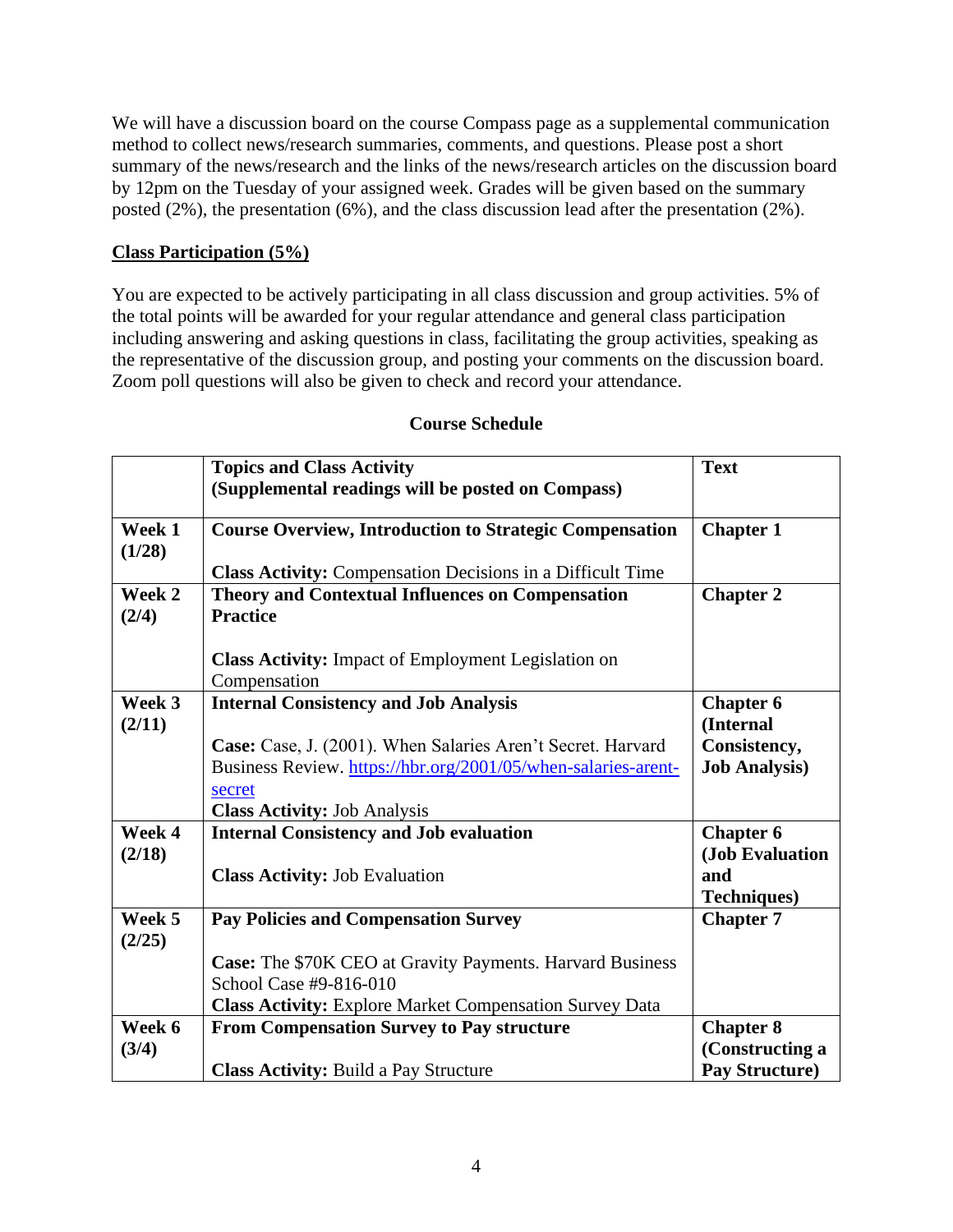| Week 7            | <b>Seniority Pay, Merit Pay, Performance Evaluation</b>           | Chapter 3,            |
|-------------------|-------------------------------------------------------------------|-----------------------|
| (3/11)            |                                                                   | <b>Chapter 8</b>      |
|                   | <b>Case: Performance Management at Vitality Health</b>            | (Designing            |
|                   | Enterprises, Inc. Harvard Business School Case #9-913-501         | <b>Merit Pay</b>      |
|                   |                                                                   | Systems)              |
| Week 8            | <b>Midterm Exam</b>                                               |                       |
| (3/18)            |                                                                   |                       |
|                   |                                                                   |                       |
| Week 9            | <b>Building Pay Structures that Recognize Employee</b>            | <b>Chapter 4</b>      |
| (3/25)            | <b>Contributions: Incentive Plans</b>                             |                       |
|                   |                                                                   |                       |
|                   | Case: Performance Pay at Safelite Auto Glass (A). Harvard         |                       |
|                   | Business School Case # 800292-PDF-ENG                             |                       |
| Week 10           | <b>Long-Term Incentive and Executive Compensation</b>             | <b>Chapter 11</b>     |
| (4/1)             |                                                                   |                       |
|                   | <b>Case:</b> Equity on Demand: The Netflix Approach to            |                       |
|                   | Compensation. Harvard Business School Case #CG19-PDF-             |                       |
|                   | <b>ENG</b>                                                        |                       |
| Week 11           | <b>Employee Benefits</b>                                          | Chapter 9,            |
| (4/8)             |                                                                   | <b>Chapter 10</b>     |
|                   | <b>Class Activity: Plan Your Retirement</b>                       |                       |
| Week 12           | <b>Pay Structure Variations and Pay Strategy</b>                  | Chapter 5,            |
| (4/15)            |                                                                   |                       |
|                   |                                                                   | <b>Chapter 8</b>      |
|                   | <b>Case:</b> Microsoft: Competing on Talent (A). Harvard Business | (Designing            |
|                   | School Case #300001-PDF-ENG                                       | <b>Person-Focused</b> |
|                   |                                                                   | Pay, Pay              |
|                   |                                                                   | <b>Structure</b>      |
|                   |                                                                   | <b>Variations</b> )   |
| Week 13           | <b>Course Review and Group Meetings</b>                           |                       |
| (4/22)            |                                                                   |                       |
|                   |                                                                   |                       |
| Week 14<br>(4/29) | <b>Group Presentation</b>                                         |                       |

## **Course Policy**

- You are expected to adhere to all of the rules pertaining to academic integrity outlined in the Student Code [\(http://studentcode.illinois.edu/\)](http://studentcode.illinois.edu/). Failure to do so will result in an automatic F for the course.
- It is expected that each student will be courteous and respectful to all members of the class and will carry him or herself in an orderly manner for the entire duration of the course as outlined in the [\(http://studentcode.illinois.edu/\)](http://studentcode.illinois.edu/).
- Regular class attendance and punctuality are expected.
- There will be a 20% grade reduction on any late assignments.